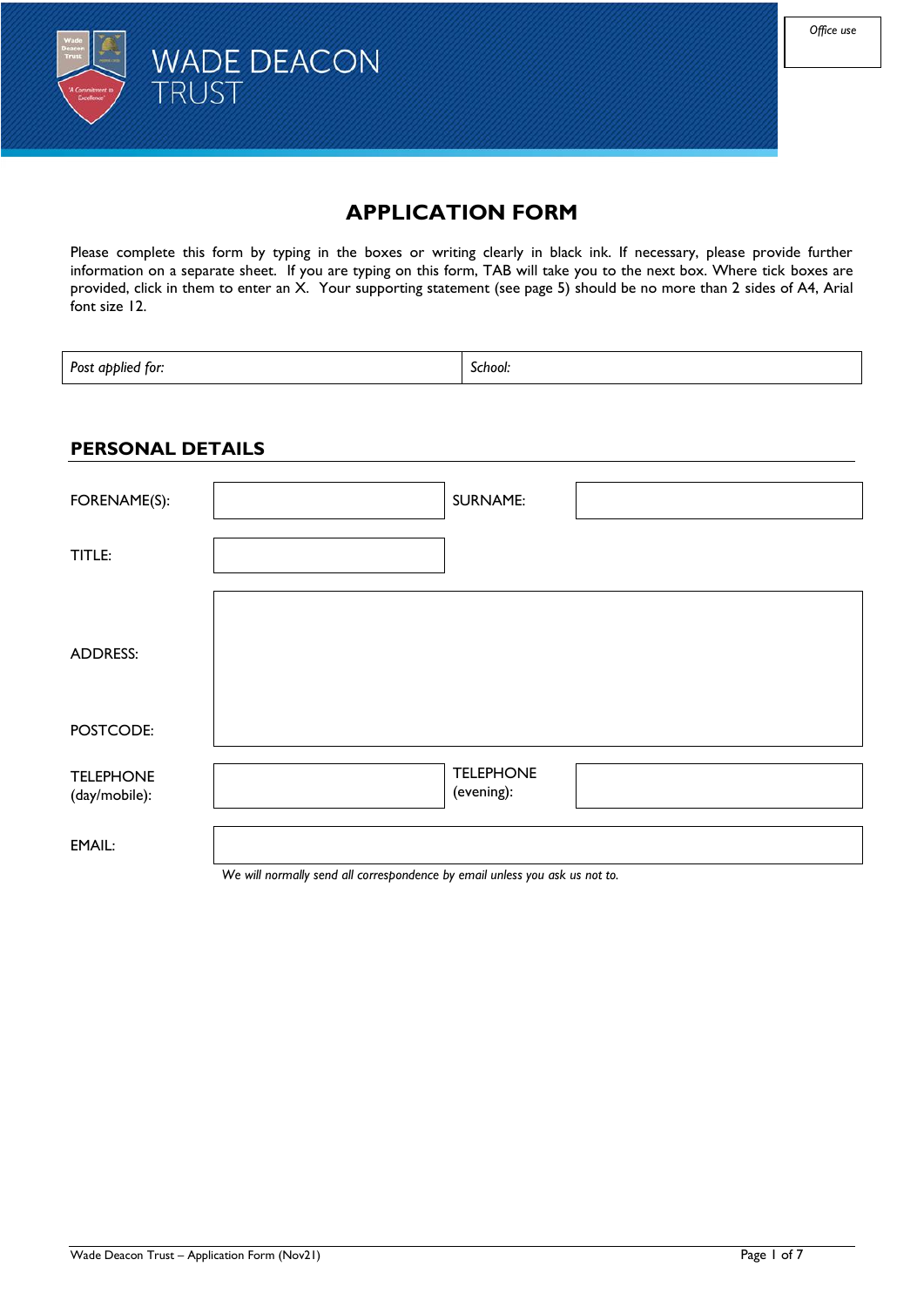## **EDUCATION and TRAINING** *Proof of qualifications will be required.*

#### SECONDARY EDUCATION (11 – 18 years)

School(s) attended:

| School Name | Dates |
|-------------|-------|
|             |       |
|             |       |
|             |       |
|             |       |
|             |       |

#### A-levels or equivalent:

| Level and subject | Grade $\parallel$ Level and subject | Grade |
|-------------------|-------------------------------------|-------|
|                   |                                     |       |
|                   |                                     |       |
|                   |                                     |       |
|                   |                                     |       |

#### GCSEs or equivalent:

| Level and subject | Grade $\parallel$ Level and subject | Grade |
|-------------------|-------------------------------------|-------|
|                   |                                     |       |
|                   |                                     |       |
|                   |                                     |       |
|                   |                                     |       |
|                   |                                     |       |

#### HIGHER EDUCATION - *including teacher training (earliest first)*

| From<br>month/year | To<br>month/year | Universities/ Colleges attended - including<br>part time | Title and class of<br>degree and grade<br>e.g. BA (Hons) 2 (i) | Subject or<br>course title |
|--------------------|------------------|----------------------------------------------------------|----------------------------------------------------------------|----------------------------|
|                    |                  |                                                          |                                                                |                            |
|                    |                  |                                                          |                                                                |                            |
|                    |                  |                                                          |                                                                |                            |
|                    |                  |                                                          |                                                                |                            |

# TEACHER TRAINING (*if applicable*)

| Age range: | Main Subject:          |  |
|------------|------------------------|--|
|            | Subsidiary subject(s): |  |
|            | <b>DfE</b> Number:     |  |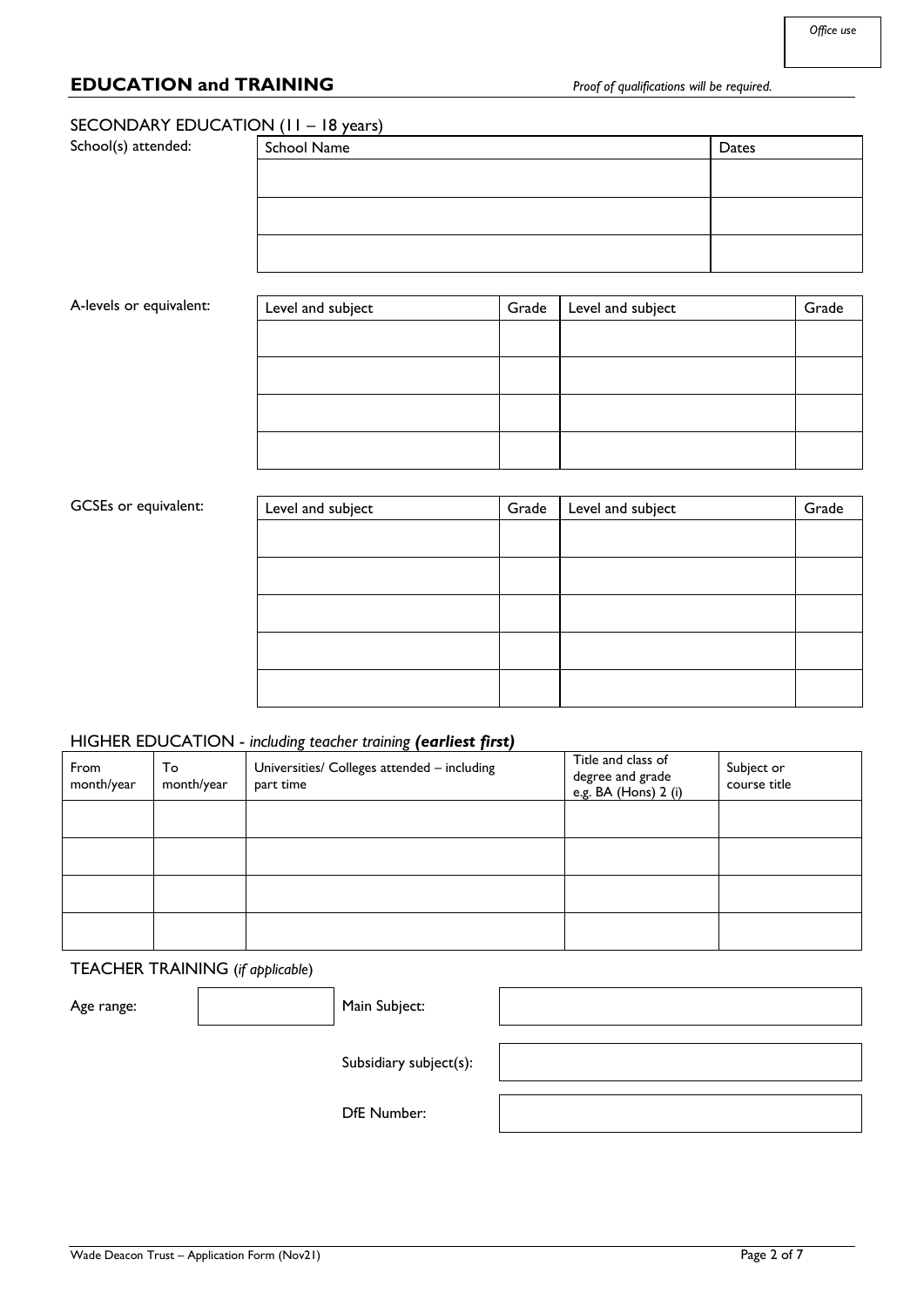## ANY OTHER PROFESSIONAL QUALIFICATIONS

| <b>Title</b> | Organising body | Duration | From<br>month/year | To<br>month/year |
|--------------|-----------------|----------|--------------------|------------------|
|              |                 |          |                    |                  |
|              |                 |          |                    |                  |
|              |                 |          |                    |                  |
|              |                 |          |                    |                  |

# RELEVANT PROFESSIONAL DEVELOPMENT

#### Courses attended in the last three years

| Title | Organising body | Duration | From<br>month/year | To<br>month/year |
|-------|-----------------|----------|--------------------|------------------|
|       |                 |          |                    |                  |
|       |                 |          |                    |                  |
|       |                 |          |                    |                  |
|       |                 |          |                    |                  |
|       |                 |          |                    |                  |
|       |                 |          |                    |                  |
|       |                 |          |                    |                  |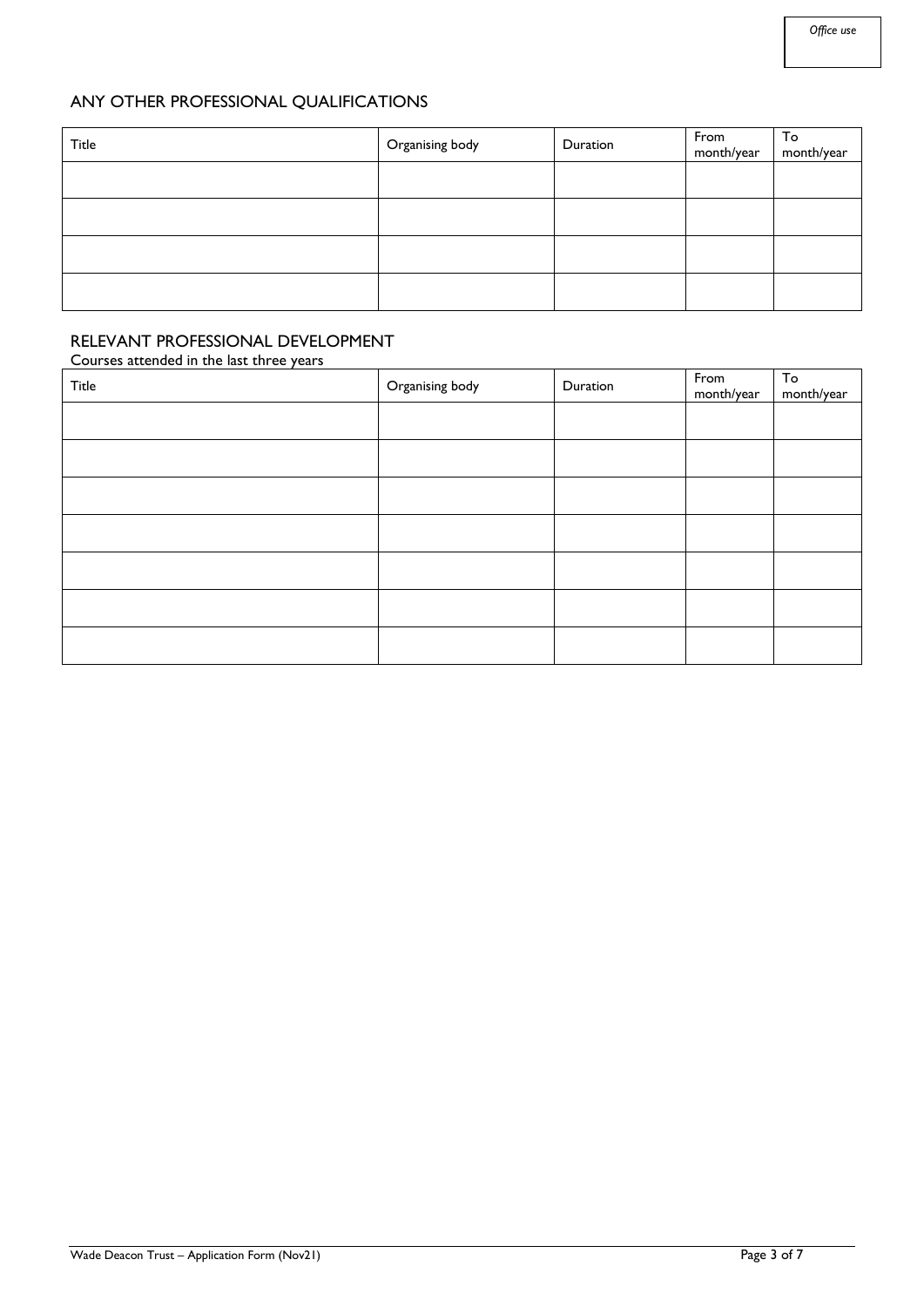## **EMPLOYMENT HISTORY**

#### PREVIOUS TEACHING / SCHOOL POSTS HELD *(earliest first)*

| From<br>mm/yy | To<br>mm/yy | Name of local<br>authority (if<br>relevant) and<br>status e.g.<br>Foundation,<br>Community,<br>Academy<br>trust etc | Name of school or<br>college (including<br>location) | Post title | B, G or<br>mixed | No. on<br>roll | Age<br>range | Reason for<br>leaving |
|---------------|-------------|---------------------------------------------------------------------------------------------------------------------|------------------------------------------------------|------------|------------------|----------------|--------------|-----------------------|
|               |             |                                                                                                                     |                                                      |            |                  |                |              |                       |
|               |             |                                                                                                                     |                                                      |            |                  |                |              |                       |
|               |             |                                                                                                                     |                                                      |            |                  |                |              |                       |
|               |             |                                                                                                                     |                                                      |            |                  |                |              |                       |
|               |             |                                                                                                                     |                                                      |            |                  |                |              |                       |
|               |             |                                                                                                                     |                                                      |            |                  |                |              |                       |

#### Details of any non-teaching / non-school employment - *including any temporary, unpaid and voluntary work (earliest first)*

| From<br>mm/yy | To<br>mmy/y | Employer | Job title | Reason for leaving |
|---------------|-------------|----------|-----------|--------------------|
|               |             |          |           |                    |
|               |             |          |           |                    |
|               |             |          |           |                    |
|               |             |          |           |                    |
|               |             |          |           |                    |
|               |             |          |           |                    |

Please explain any periods not in employment since the end of full-time education:

#### CURRENT EMPLOYER

*If you are not currently in employment, please leave this section blank.*

| Name and address of current<br>employer: |                                                                     |                            |                   |              |
|------------------------------------------|---------------------------------------------------------------------|----------------------------|-------------------|--------------|
| School details                           | Type of school:                                                     |                            | Age range:        | No. on roll: |
|                                          | B/G/mixed:                                                          |                            | Age range taught: |              |
| (if applicable)                          | Name of LA, Academy Trust (if relevant) or Independent institution: |                            |                   |              |
| Date of appointment:                     |                                                                     | Job title:                 |                   |              |
| Current salary:                          |                                                                     | <b>Notice</b><br>required: |                   |              |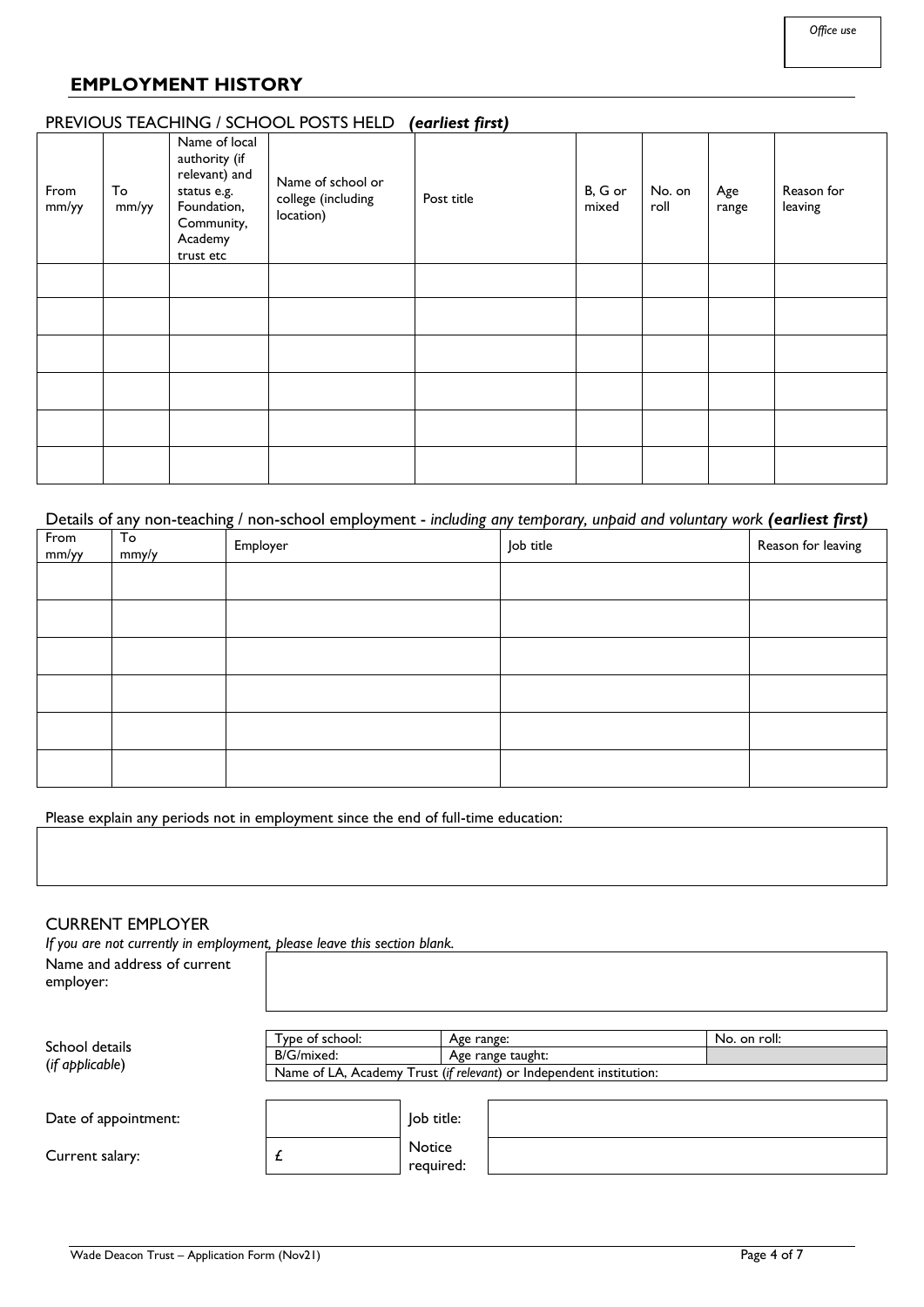## **SUPPORTING STATEMENT**

Please provide, as a separate document, an accompanying letter of support written to the Principal, maximum two sides of A4 font 12, addressing the following points:

- why you are interested in this post and how you have prepared yourself so far
- what contributions you feel you can make to our school
- any particular areas of strength and expertise you feel you may have

### **REFERENCES**

Please supply the names, addresses and telephone numbers of two referees, one of whom must be your present employer. Close relatives are not accepted as referees, **and two referees from the same school or organisation will not be accepted.** Please be aware references will be called for prior to interview.

|                                                           | Referee I  |             | <b>Referee 2</b> |             |
|-----------------------------------------------------------|------------|-------------|------------------|-------------|
| Name:                                                     |            |             |                  |             |
| Position:                                                 |            |             |                  |             |
| Address:                                                  |            |             |                  |             |
|                                                           |            |             |                  |             |
| Tel:                                                      |            |             |                  |             |
| Email:                                                    |            |             |                  |             |
| In what capacity<br>does this person<br>know you?         |            |             |                  |             |
| How long has this<br>person known you?                    |            |             |                  |             |
| Are you related to,<br>or the partner of,<br>this person? | YES $\Box$ | $NO$ $\Box$ | YES $\Box$       | $NO \Gamma$ |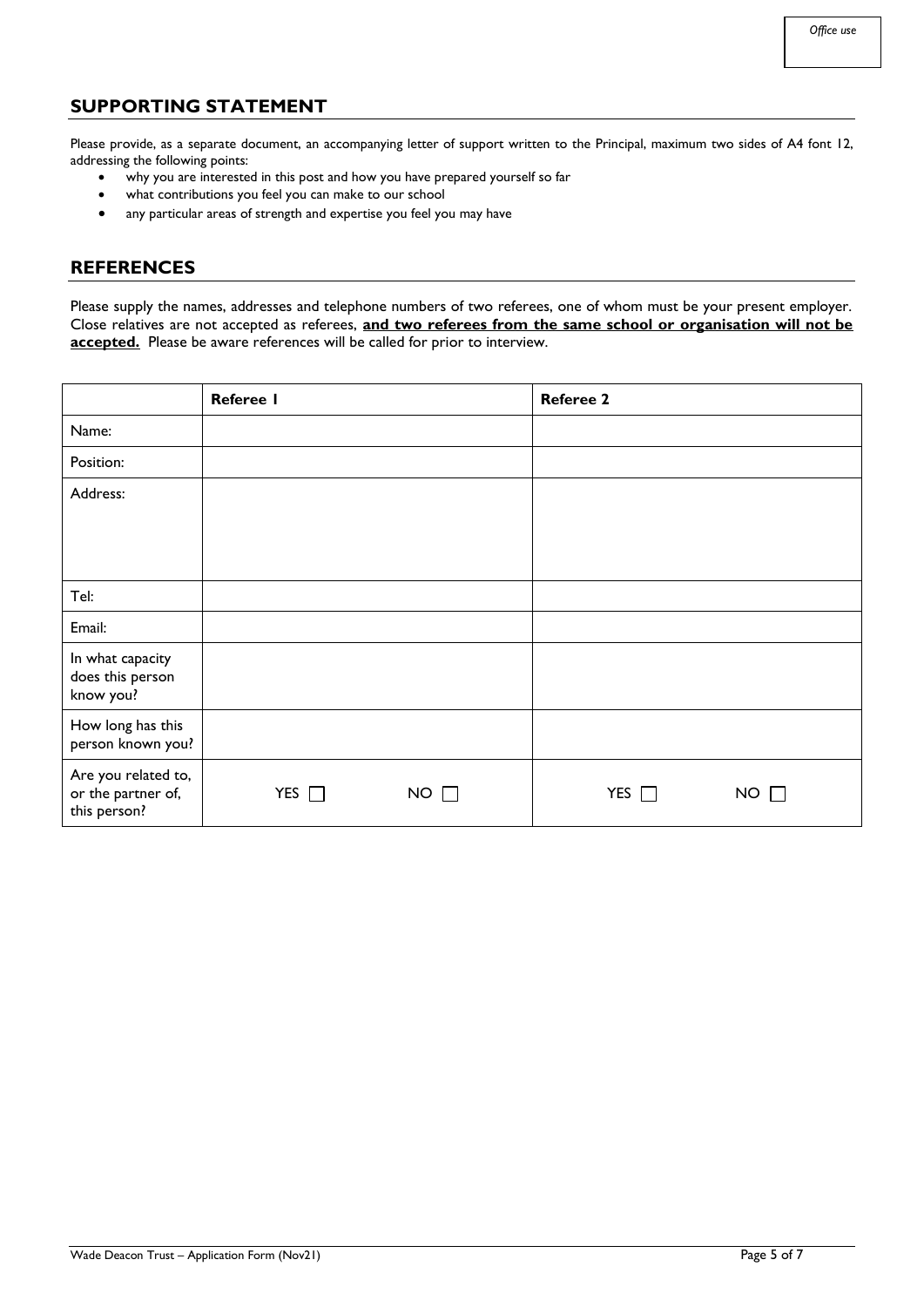## **CHILD PROTECTION**

The Wade Deacon Trust and its schools are committed to safeguarding and promoting the welfare of children and young people and expects all staff to share this commitment. All applicants should read the school's Child Protection policy, which is available on our website.

#### **RECRUITMENT CHECKS - DISCLOSURE AND BARRING**

All posts involving direct contact with children are exempt from the Rehabilitation of Offenders Act 1974. However, amendments to the Exceptions Order 1975 (2013 & 2020) provide that certain spent convictions and cautions are 'protected'. These are not subject to disclosure to employers and cannot be taken into account. Guidance and criteria on the filtering of these cautions and convictions can be found on the Ministry of Justice website or [see here.](http://hub.unlock.org.uk/wp-content/uploads/What-will-be-filtered-by-the-DBS.pdf)

Shortlisted candidates will be asked to provide details of all unspent convictions and those that would not be filtered, prior to the date of the interview. You may be asked for further information about your criminal history during the recruitment process.

If your application is successful, this self-disclosure information will be checked against information from the Disclosure & Barring Service before your appointment is confirmed.

For posts in regulated activity, the DBS check will include a barred list check. **It is an offence to seek employment in regulated activity if you are on a barred list.**

We'll use the DBS check to ensure we comply with the Childcare Disqualification Regulations. **It is an offence to provide or manage childcare covered by these regulations if you are disqualified.**

Any data processed as part of the DBS check will be processed in accordance with data protection regulations and the Trust's privacy notice.

## **OVERSEAS CONDUCT**

If you've lived or worked outside of the UK in the last 5 years, the Trust may require additional information in order to comply with 'safer recruitment' requirements. If you answer 'yes' to the question below, we may contact you for additional information in due course.

Have you lived or worked outside of the UK in the last 5 years?  $\square$  Yes  $\square$  No

## **RIGHT TO WORK IN THE UK**

The Trust will require you to provide evidence of your right to work in the UK in accordance with the Immigration, Asylum and Nationality Act 2006. By signing this application, you agree to provide such evidence when requested.

#### **MEDICAL FITNESS**

Please note, for jobs involving working with Children or Vulnerable Adults, the statutory regulations require us to ascertain whether the physical and mental fitness of persons appointed to such roles is at an appropriate level prior to any confirmation of appointment.